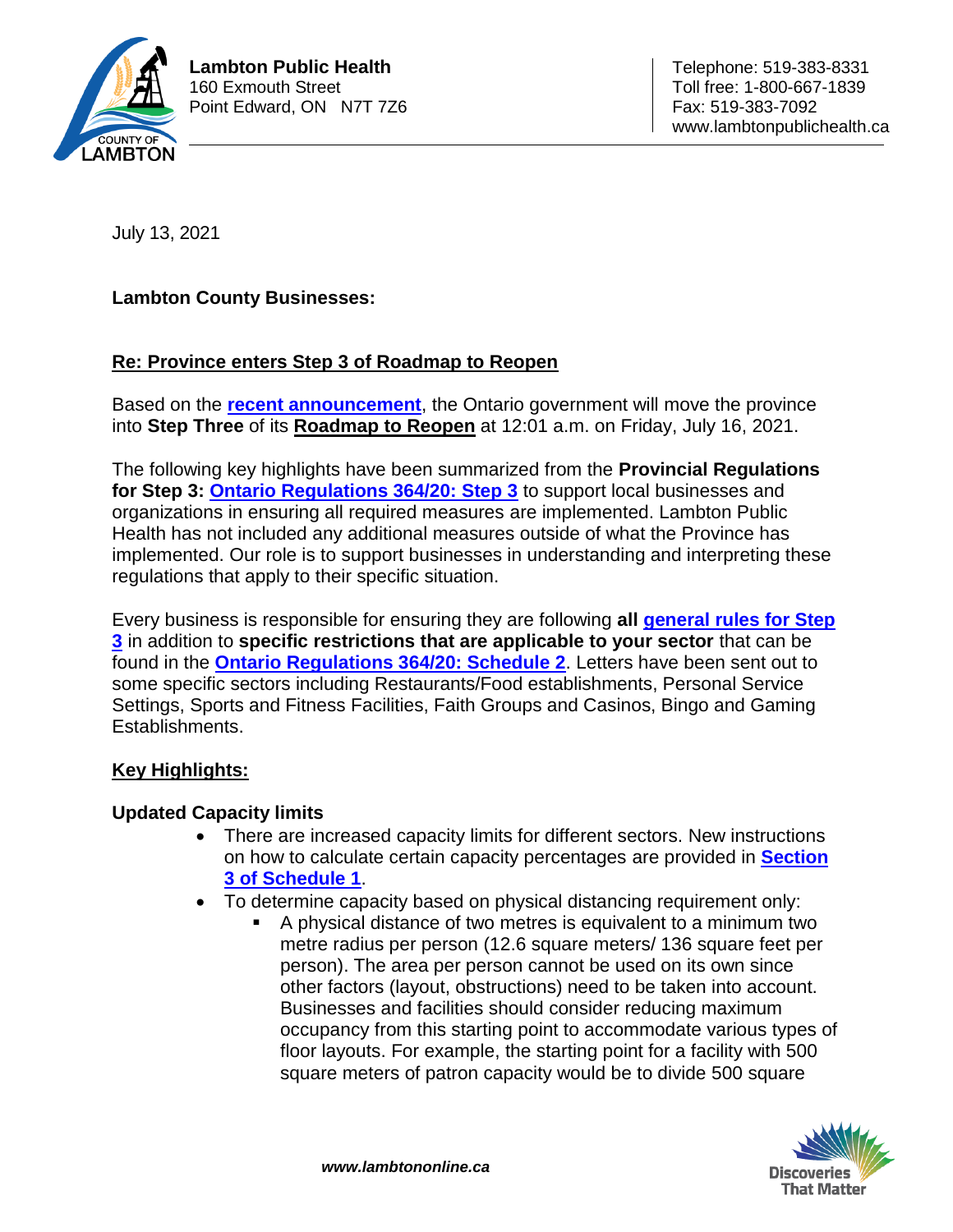metres by 12.6 square metres to calculate an approximate occupancy of 40 customers.

• Signage must be posted in a visible location indicating the capacity of your business.

## **Updated Safety Plan requirements** (**[Schedule 1: Section 3.3](https://www.ontario.ca/laws/regulation/200263#BK3)**)

- All businesses and organizations are required to develop a **[safety plan](https://www.ontario.ca/page/develop-your-covid-19-workplace-safety-plan)**.
- The safety plan shall describe how the requirements of the regulations will be implemented in the location including screening, physical distancing, masks or face coverings, cleaning and disinfecting of surfaces and objects, the wearing of personal protective equipment and preventing and controlling crowding.
- For a business, place or event referenced to in **[sections 1, 2 ,9, 16, 22 to](https://www.ontario.ca/laws/regulation/200364#BK4)  [28, 32 or 33 of Schedule 2](https://www.ontario.ca/laws/regulation/200364#BK4)**, the safety plan shall also include information as to how the business, place or event will,
	- o prevent gatherings and crowds in the business or place or at the event;
	- o ensure that line ups are managed, and
	- o manage the risk of any interactive activities, exhibits or games that may be included in the business or place or at the event.

### **Meeting or event space, conference centres, convention centres:**

 May rent out indoor or outdoor meeting or event space if the business or place complies with the conditions outlined in **[Schedule 1 Section 4](https://www.ontario.ca/laws/regulation/200364#BK3)** .

### **Concerts/Events/Performance or Movies:**

- If a concert, event, performance or movie is held at an establishment, the conditions in **[Section 22 of Schedule 2](https://www.ontario.ca/laws/regulation/200364#BK4)** apply.
- **NOTE:** the maximum capacity permitted under a specific sector may not be added to the maximum capacity permitted under this section 22 so as to increase the capacity permitted.

#### **Continued Measures:**

#### **Line-up Management:**

#### **Outdoors:**

 Patrons must not be permitted to line up or congregate outside of the business or place, or at an outdoor attraction or feature within the business or place, **unless** they are maintaining a physical distance of at least two metres from other groups of persons.

#### **Indoors:**

• Patrons must not be permitted to line up inside an indoor part of the business or place **unless** they are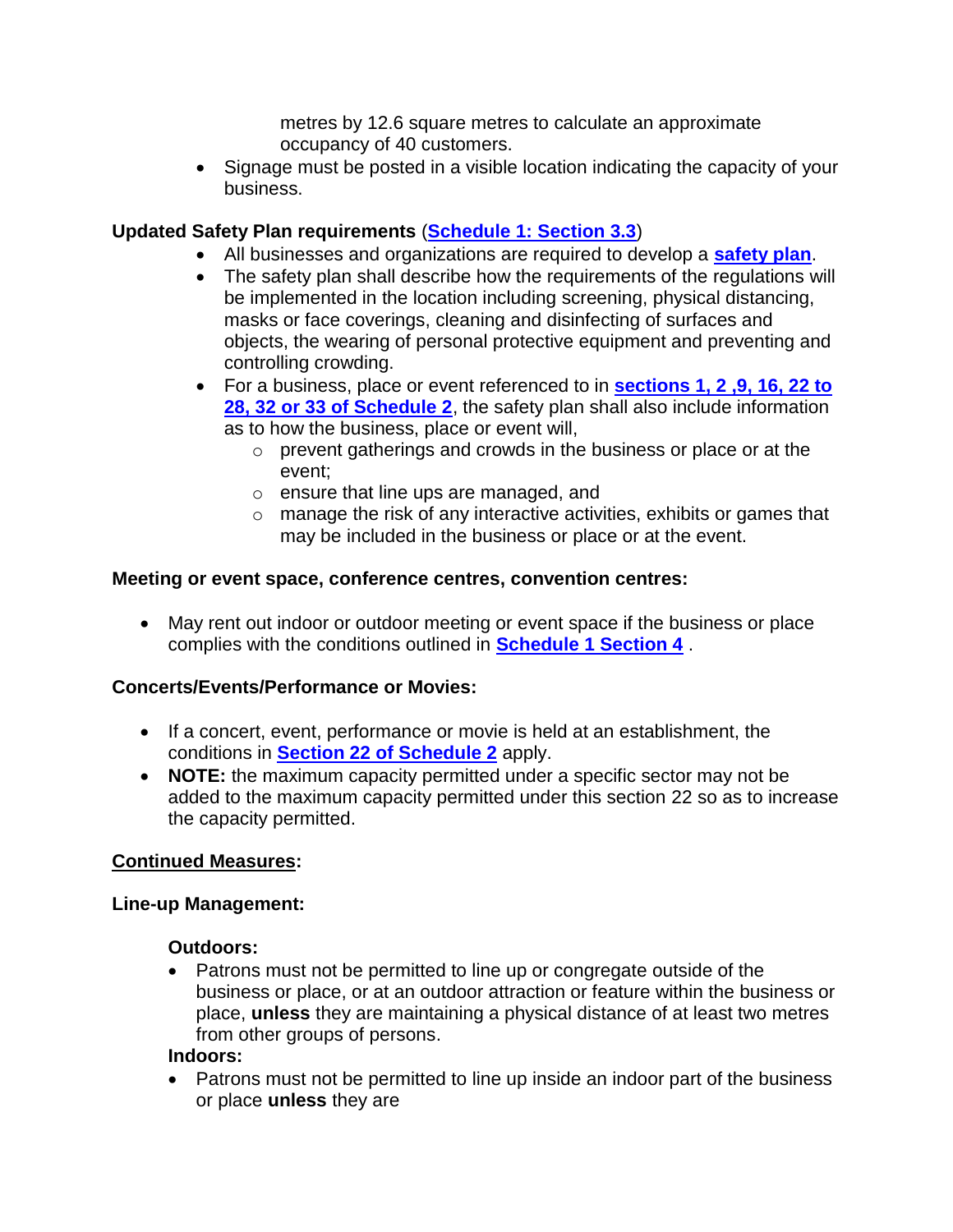- o maintaining a physical distance of at least two metres from other groups of persons; **and**
- o wearing a mask or face covering in a manner that covers their mouth, nose and chin, unless they are entitled to any of the exceptions set out in **[subsection 2 \( 4 \) of Schedule 1](https://www.ontario.ca/laws/regulation/200364#BK3)** .

## **Contact Tracing:**

 Many businesses and organizations are still required to record the name and contact information of **every patron** that enters an area of the establishment with some exceptions.

# **Active Screening:**

- Many businesses are still required to **[actively screen patrons](https://covid-19.ontario.ca/covid19-cms-assets/2021-07/Screening%20Patron_June30v6Final.pdf)** before they enter the premises of the establishment. Use the **[Provincial Customer Screening](https://covid-19.ontario.ca/screening/customer/)  [Tool](https://covid-19.ontario.ca/screening/customer/)** to conduct this screening process online, if desired.
- All other businesses are required to continue with **[Passive screening of](https://www.health.gov.on.ca/en/pro/programs/publichealth/coronavirus/docs/COVID_19_bus_orgs_question_signage.pdf)  [customers](https://www.health.gov.on.ca/en/pro/programs/publichealth/coronavirus/docs/COVID_19_bus_orgs_question_signage.pdf)** by posting signage with questions.
- **[Screening of all workers](https://covid-19.ontario.ca/screening/worker/)** is to continue, **even if they are vaccinated**.

### **Masks/Face Coverings:**

- Every person on the premises of a business or organization that is open shall wear a mask or face covering in a manner that covers their mouth, nose and chin during any period in which they are in an indoor area of the premises unless exempted. See **Schedule 1 Section 3** for specifics.
- This requirement continues to apply to individuals who are fully vaccinated.

### **Lunch/Break Room:**

- Ensure that every person who performs work for the business or organization and whose mask or face covering is temporarily removed to consume food or drink is separated from every other person by,
	- o a distance of at least two metres; or
	- o plexiglass or some other impermeable barrier.

# **Cleaning and Disinfecting:**

- Any washrooms, locker rooms, change rooms, showers or similar amenities made available to the public are **[cleaned and disinfected](https://www.publichealthontario.ca/-/media/documents/ncov/factsheet-covid-19-environmental-cleaning.pdf?la=en)** as frequently as is necessary to maintain a sanitary condition; and
- Any equipment that is rented to, provided to or provided for the use of members of the public must be cleaned and disinfected as frequently as is necessary to maintain a sanitary condition. This applies to computers, electronics and other machines or devices that members of the public are permitted to operate.